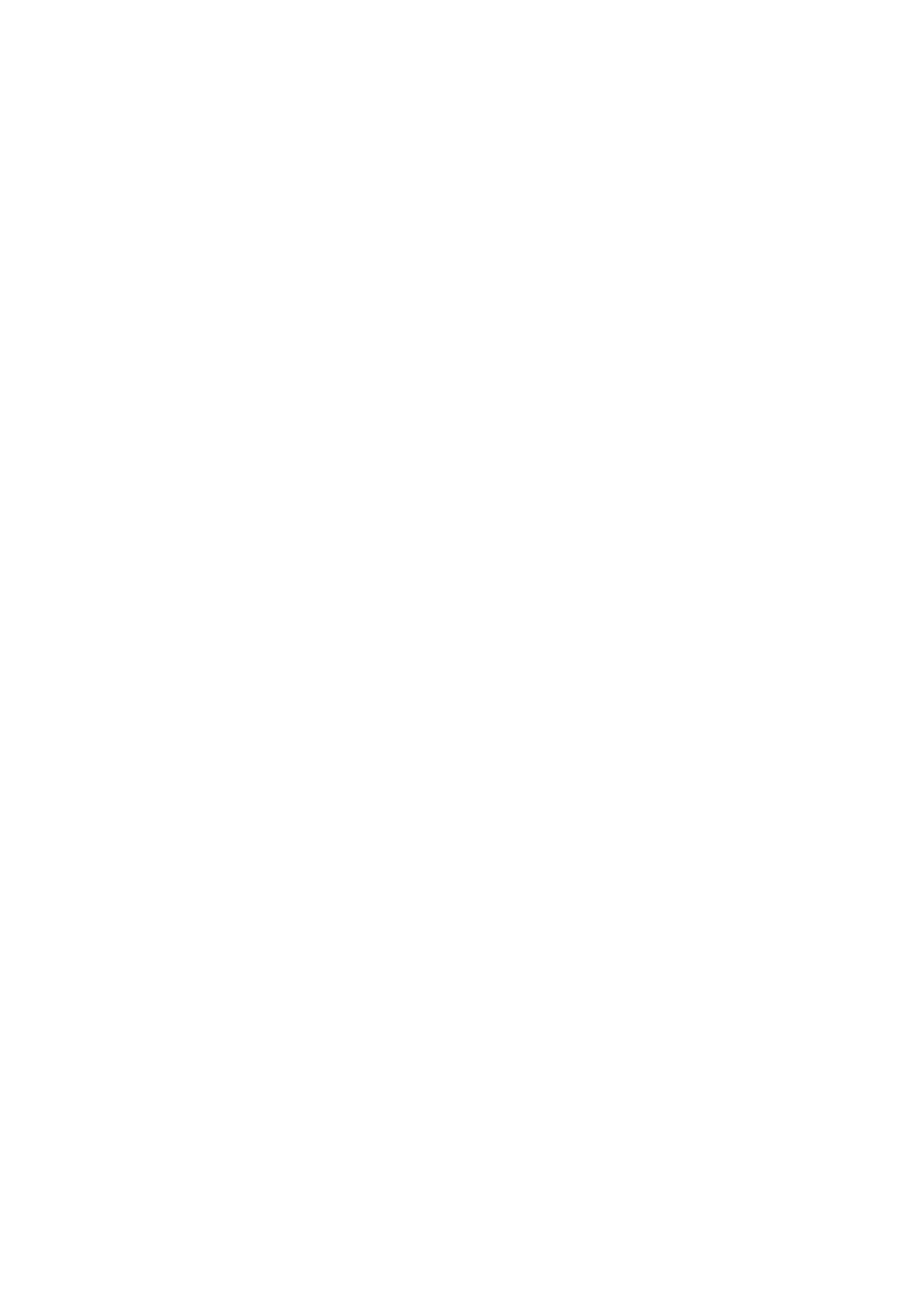Requests for copies of publications, or for additions/changes to the mailing list, should be sent to:

Bank for International Settlements Press & Communications CH-4002 Basel, Switzerland

E-mail: [publications@bis.org](mailto:publications@bis.org) Fax: +41 61 280 9100 and +41 61 280 8100

© *Bank for International Settlements 2009. All rights reserved. Brief excerpts may be reproduced or translated provided the source is stated.* 

ISBN print: 92-9131-772-1 ISBN web: 92-9197-772-1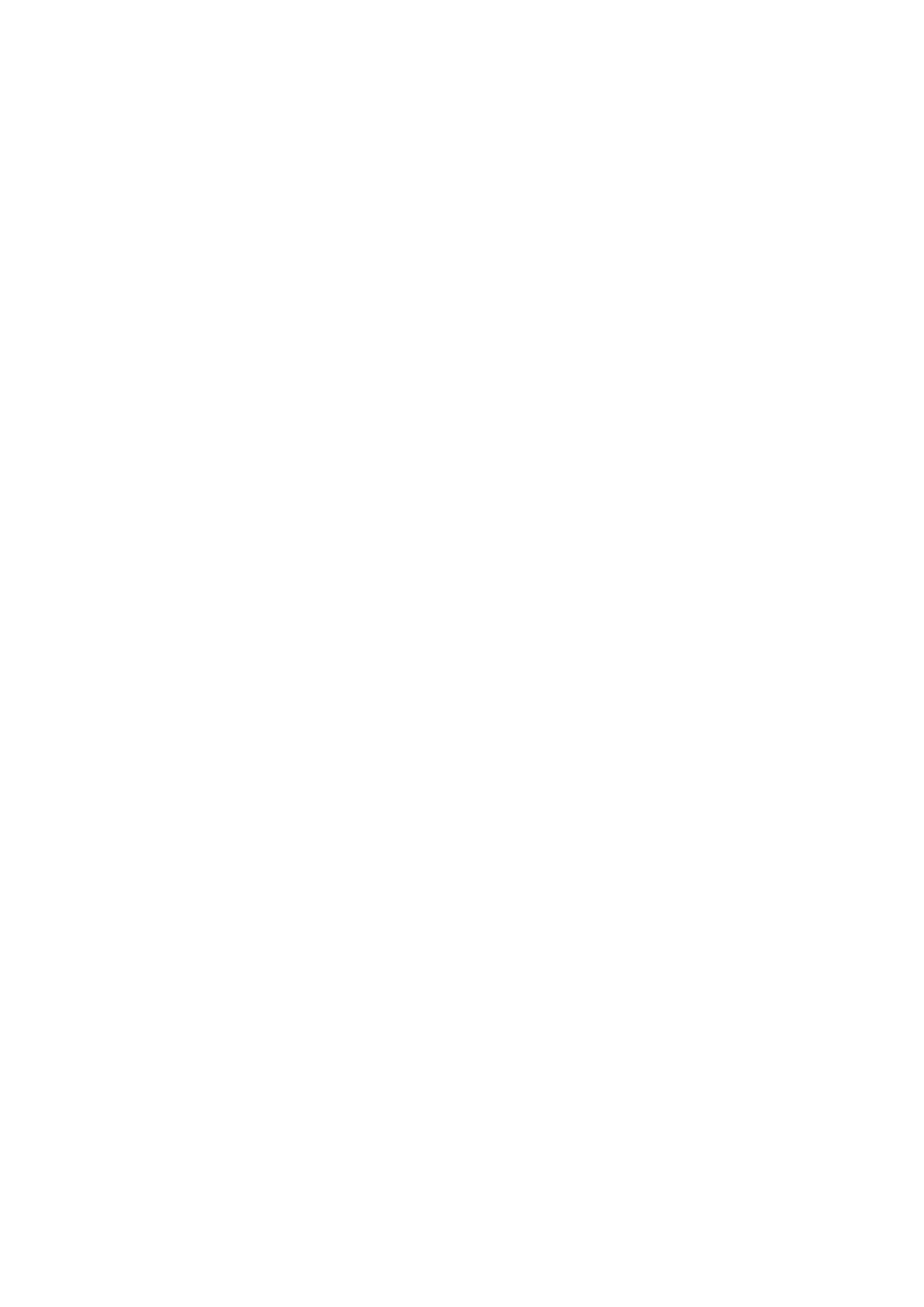# **Table of Contents**

| L.   |    |    |  |  |
|------|----|----|--|--|
| II.  |    |    |  |  |
|      | Α. |    |  |  |
|      | В. |    |  |  |
|      |    | 1. |  |  |
|      |    | 2. |  |  |
|      |    | 3. |  |  |
|      | C. |    |  |  |
|      | D. |    |  |  |
|      | Е. |    |  |  |
| III. |    |    |  |  |
|      |    |    |  |  |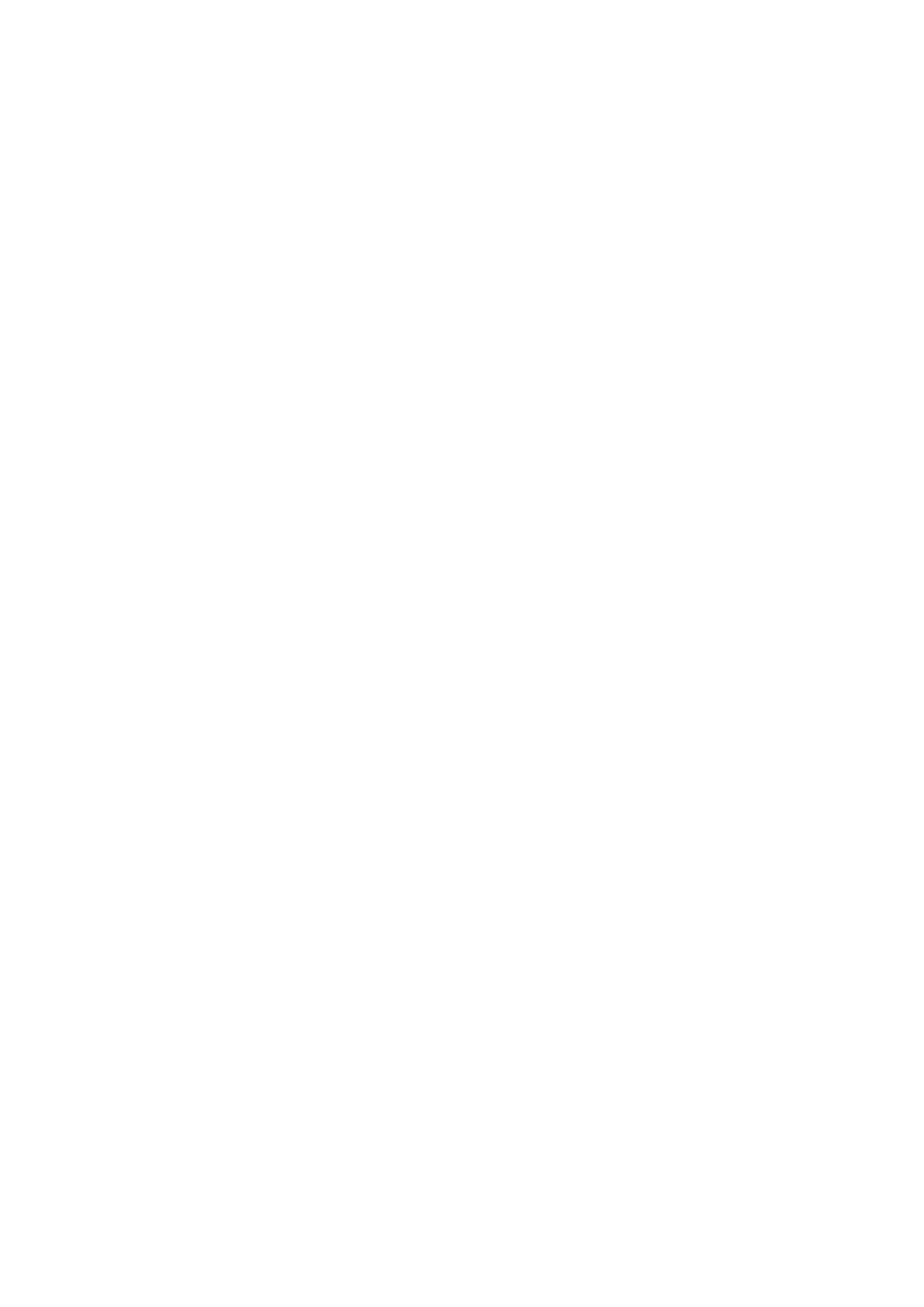# **Due diligence and transparency regarding cover payment messages related to cross-border wire transfers**

[1](#page-6-0). The processing of cross-border wire transfers<sup>1</sup> frequently involves several financial institutions. In addition to the originator's bank and the beneficiary's bank, additional banks are often involved. This paper examines the circumstances where one or more of these cover intermediary banks<sup>[2](#page-6-1)</sup> is located in a jurisdiction other than the jurisdictions where the bank of the originator and the bank of the beneficiary are located. It describes the supervisory expectations, pursuant to the current initiatives supported by the Basel Committee to enhance transparency in payment messages, about information that must be included in payment messages related to cover payments, the various mechanisms that must be used to ensure that complete and accurate information has been included in such messages, the different roles of parties involved in these mechanisms and the use that should be made of the information for AML/CFT purposes.

2. Cover payments are used by a bank to facilitate funds transfers on behalf of a customer to a beneficiary, most often in another country, but also in the same country when a foreign currency is used. They typically involve both (i) a transaction in a currency other than that of the country in which the originator's or beneficiary's bank is domiciled, and (ii) the originator's and beneficiary's banks not having a relationship with each other that allows them to settle with each other directly. In this circumstance, the originator's bank may directly instruct the beneficiary's bank to effect the payment and advise that transmission of funds to "cover" the interbank obligation created by the payment order has been arranged through a separate channel. Settlement is often accomplished through the originator bank's correspondent in the country where the national currency is the currency of the payment. If the originator bank's correspondent has a relationship with the beneficiary's bank, it can settle the payment itself; otherwise, settlement generally takes place through an additional intermediary bank that has a relationship with the beneficiary's bank. In current practice, the beneficiary can have his account credited by its own bank before interbank settlement is completed, especially when there is a robust commercial relationship.

3. This cover payment mechanism, where the cover intermediary banks do not necessarily see all the information sent to the beneficiary bank, is distinct from the direct sequential chain of payment envisaged in the FATF Special Recommendation VII on wire transfers, where the information sent to the beneficiary banks goes through the various intermediaries (see graph hereunder). Its most frequent use is to avoid the delays associated with differences in time zones between the originator's bank and the beneficiary's bank and to reduce costs of commercial transactions.

<span id="page-6-0"></span><sup>1</sup> The FATF Interpretative Note to SR VII defines a wire transfer as "any transaction carried out on behalf of an originator person (both natural and legal) through a financial institution by electronic means with a view to making an amount of money available to a beneficiary person at another financial institution. The originator and the beneficiary may be the same person." Under the FATF definition, a cross-border transfer means any wire transfer where the originator and beneficiary institutions are located in different countries. This term also refers to any chain of wire transfers that has at least one cross-border element. A wire transfer where the originator and beneficiary are in the same jurisdiction, but where one or more correspondents in a third country are used, would consequently be considered a cross-border wire transfer

<span id="page-6-1"></span><sup>2</sup> The term "cover intermediary bank" is used in this paper to highlight the difference between the role of an intermediary bank in sequential payments, which are not dealt with in this paper, and the role of an intermediary in the cover payment chain.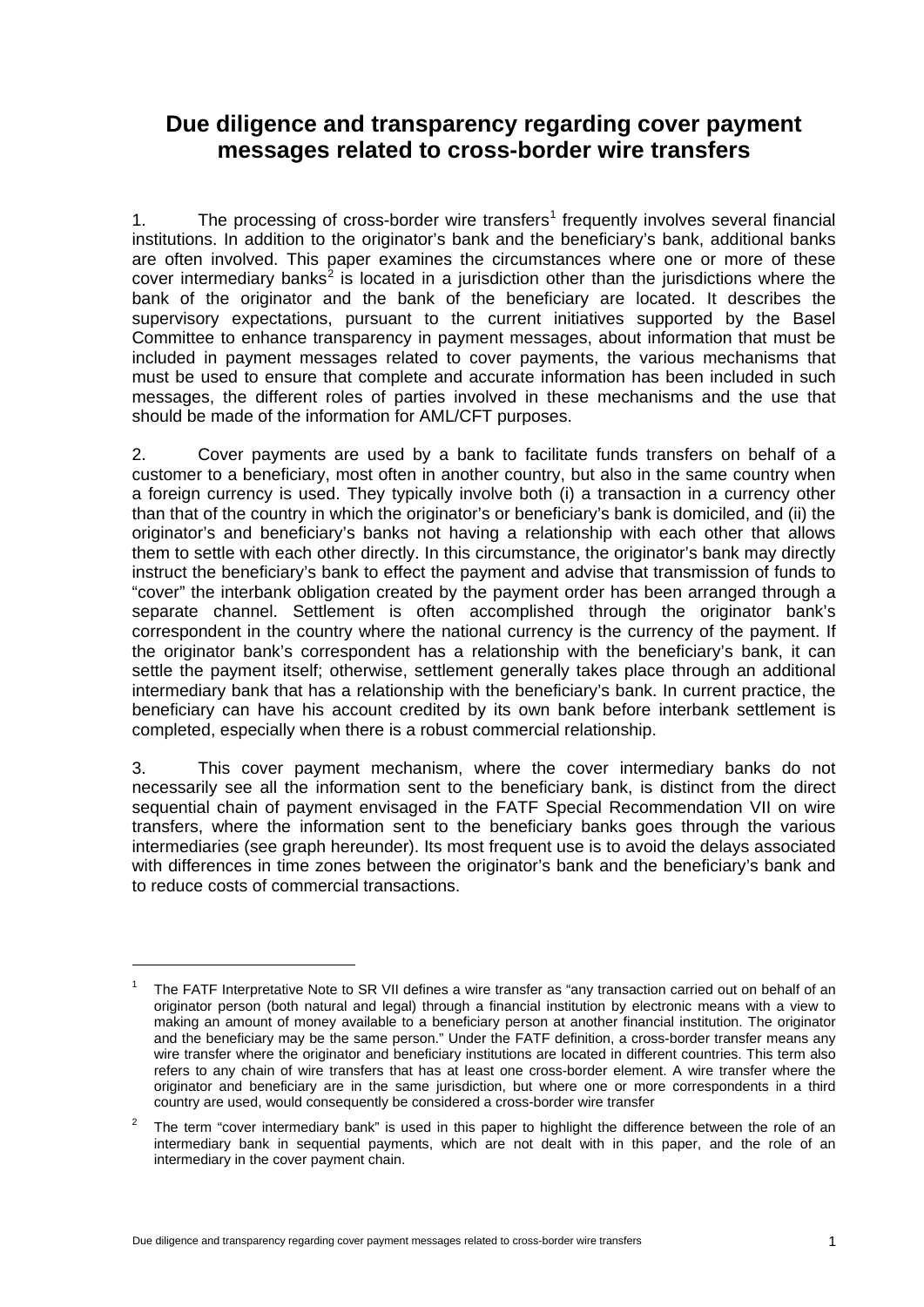4. Existing messaging practices do not ensure full transparency for the cover intermediary banks on the transfers they facilitate. Transparency is limited when the message format used to settle the interbank payment (in the example, below, a SWIFT MT 202) does not contain information about the originators and beneficiaries. Such information is however included in the message sent to the beneficiary bank (in the example, below, a SWIFT MT103). Lack of originator and beneficiary information for funds transfers can hinder or limit a cover intermediary bank's ability to accurately assess risks associated with correspondent and clearing operations. The cover intermediary bank would also be unable to screen transactor information against locally applicable lists of individuals or entities whose assets, under local law, must be blocked, rejected or frozen. This could be particularly problematic where the list of the intermediary bank's country is more comprehensive than the list of the originator's (or beneficiary's) country. There is also a risk that such messages could be chosen on purpose to conceal the names of parties to a transaction. To comply with locally applicable requirements, such as the blocking, rejecting or freezing of assets of designated individuals or entities, cover intermediary banks thus might need to receive originator and beneficiary information.

5. More detailed information regarding originators and beneficiaries of funds transfers can improve compliance with locally applicable requirements (such as the blocking, rejecting or freezing of assets of designated individuals or entities and monitoring for suspicious activity) and enhance a bank's risk management processes with respect to funds transfers. An industry effort initiated by the Wolfsberg Group and the Clearing House Association seeks to enhance transparency through (i) the adoption of certain basic payment message standards within the banking industry (the "Message Standards"); and (ii) the creation of an enhanced SWIFT payment message format for third-party cover payments that will accommodate information about the originator and the beneficiary of the payment.<sup>[3](#page-7-0)</sup> Following this initiative, the SWIFT Community is developing a technical solution which will allow complete originator and beneficiary information to be transmitted with cover payments in a standardized manner. The implementation of this solution is planned for November 2009. Other messaging standards could also be developed to include enhanced transparency.

<span id="page-7-0"></span><sup>3</sup> The Wolfsberg Group, Clearing House Statement on Payment Message Standards: www.wolfsberg-principles.com/pdf/WG-NYCH\_Statement\_on\_Payment\_Message\_Standards\_April-19-2007.pdf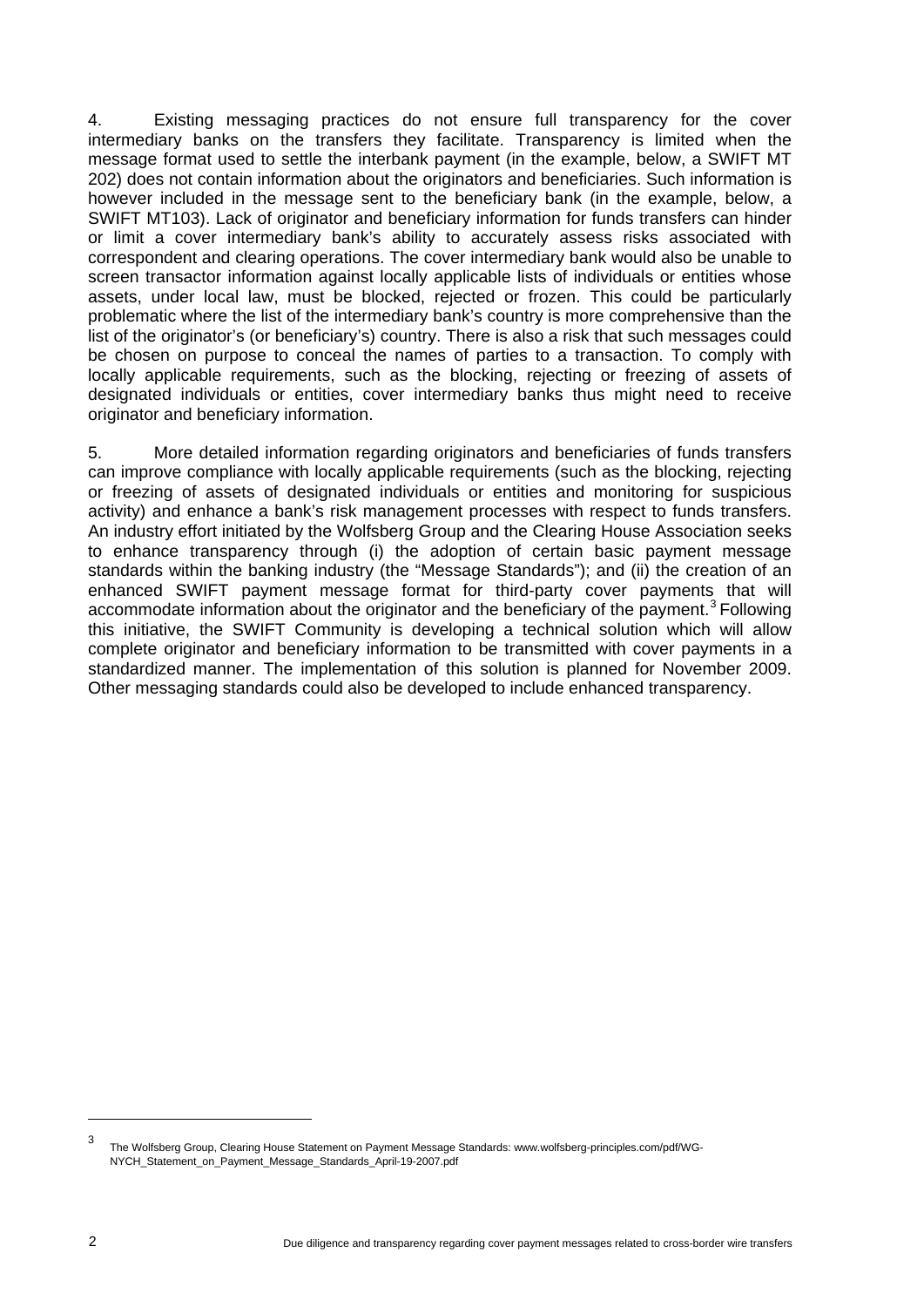

6. In its October 2007 newsletter, $<sup>4</sup>$  $<sup>4</sup>$  $<sup>4</sup>$  the Basel Committee encouraged this evolution for</sup> all relevant standards of messages. The Committee also announced at that time its intention to explore the development of supervisory policies to support the implementation of transparency efforts in the industry.

7. The Committee has called for the effective and genuine use of the technical solutions designed to enhance transparency. Indeed, increasing transparency in payment messages does not depend on messaging standards alone, but also on the implementation of appropriate practice by banks involved in processing the transfers, having regard to the good functioning of payment systems. The industry has already been working on the definition of good practices.<sup>[5](#page-8-1)</sup> Supervisors have their role to play in monitoring an effective and consistent implementation of increased transparency in payment messages worldwide. This document, following previous work by the Basel Committee on a common supervisory approach to Customer Due Diligence (CDD) and AML/CFT issues, thus describes common supervisory expectations as to the information that should accompany cover payment messages and the respective roles of the originator's bank, the cover intermediary banks and

<span id="page-8-0"></span><sup>4</sup> Basel Committee newsletter No 12 *Transparency in payments messages* (www.bis.org/publ/bcbs\_nl12.htm)

<span id="page-8-1"></span><sup>5</sup> For instance, the Wolfsberg Group, Clearing House Statement on Payment Message Standards (see footnote 3 above) and the Payments Market Practice Group's *Market Practice Guidelines for use of the MT 202 COV1 (Version 1.0, September , 2008, http://pmpg.webexone.com/login.asp?loc=&link=)*.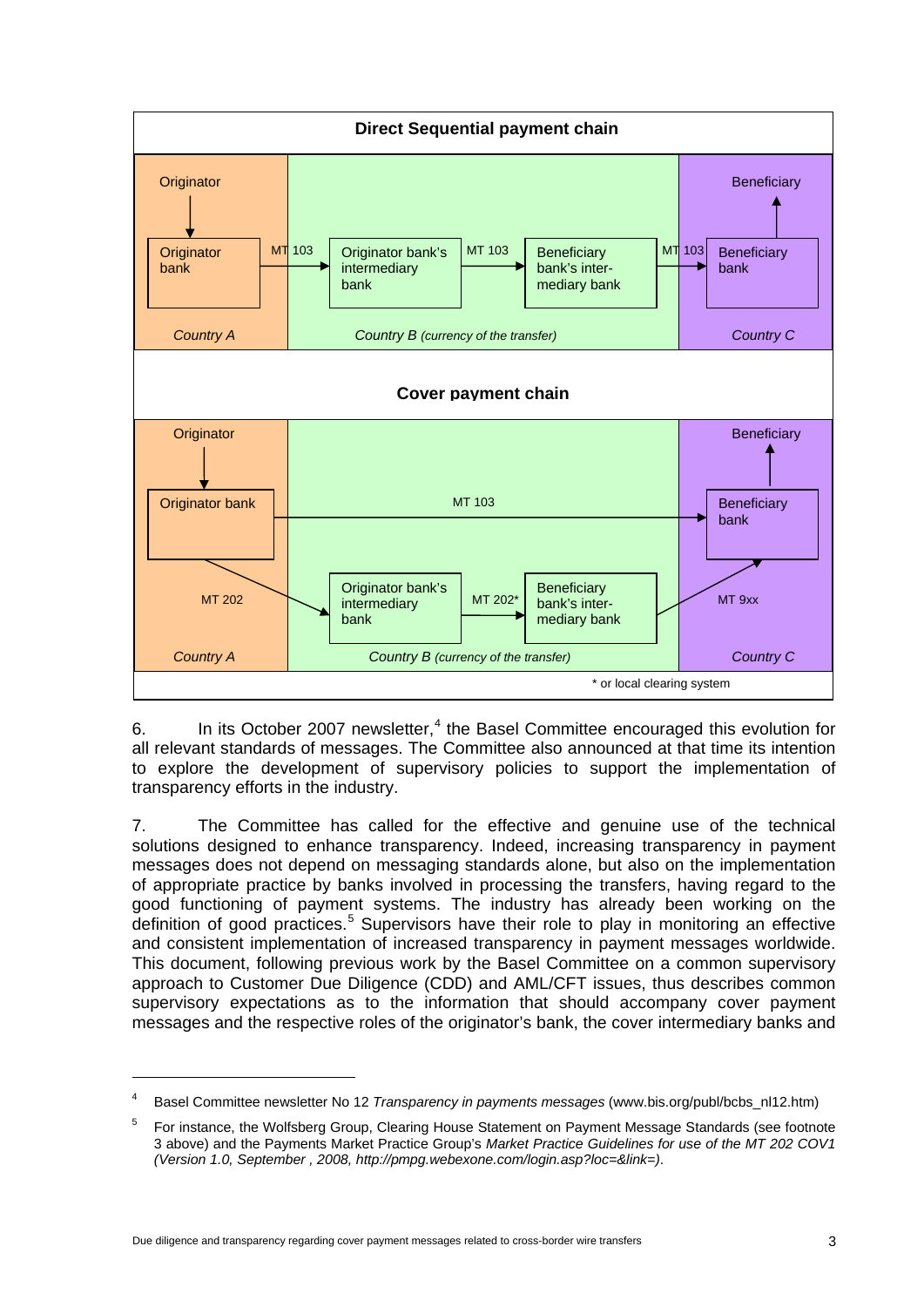the beneficiary's bank concerning this information. The guidance also describes a common understanding of the supervisory tasks regarding transparency in cover payments messages related to cross-border transfers.

#### *Timing of implementation*

8. The implementation of suitable technical solutions, such as the one mentioned above, is prerequisite for the implementation of enhanced transparency and related supervisory expectations described in this document. Banks are expected to include the information in Section I and perform their role as in Section II as soon as technically feasible.

#### *Scope of implementation*

9. The Basel Committee considers this guidance relevant for all supervisors worldwide. The guidance corresponds to the implementation of existing standards, laws and regulations to the specific case of cover payments. While it does not create any new obligations, as the bank's obligations are determined by their own national law implementing international and national standards, it does express the common understanding of the Committee about how increased transparency should be encouraged for international cover payments and the common supervisory expectations related to this increased transparency at the international level.

10. This guidance is intended to adress the issues relevant for international cooperation, and thus to apply to cover intermediary banks located in a jurisdiction other than the jurisdictions where the bank of the originator and the bank of the beneficiary are located. As a consequence, this guidance is not meant to apply to other intermediary banks in payments. For instance, the guidance would not apply to cover intermediary banks that are located in the same jurisdiction as either the originator bank or beneficiary bank $6$ . Also, the guidance would only apply to the first, and not subsequent, cover intermediary banks located in the same jurisdiction. Cover intermediary banks not included in the scope of this guidance will be governed solely by their national law applying international and national standards.

11. The European Union (EU) and the European Economic Area (EEA) are considered here as one jurisdiction, in accordance with the FATF decision of February 2008.<sup>[7](#page-9-1)</sup> Consequently, this guidance does not apply to any chain of wire transfers that takes place entirely within the borders of the EU/EEA.

12. If a *de minimis* threshold exists in the originator's jurisdiction but not in the one of the cover intermediary bank, it appears that a solution similar to the one in the interpretative note to FATF Special Recommendation VII<sup>[8](#page-9-2)</sup> should apply and that countries may nevertheless require that incoming cross-border cover payment messages contain full and accurate originator and beneficiary information*.*

<span id="page-9-0"></span><sup>6</sup> The reference to a single jurisdiction also includes cases where two countries ore more are considered to be a single jurisdiction

<span id="page-9-1"></span><sup>7</sup> See note to assessors under criteria VII.3, FATF methodology, p. 69, http://www.fatfgafi.org/dataoecd/16/54/40339628.pdf

<span id="page-9-2"></span><sup>8</sup> *http://www.fatf-gafi.org/document/53/0,3343,en\_32250379\_32236947\_34261877\_1\_1\_1\_1,00.html#INSRVII, paragraph 4b*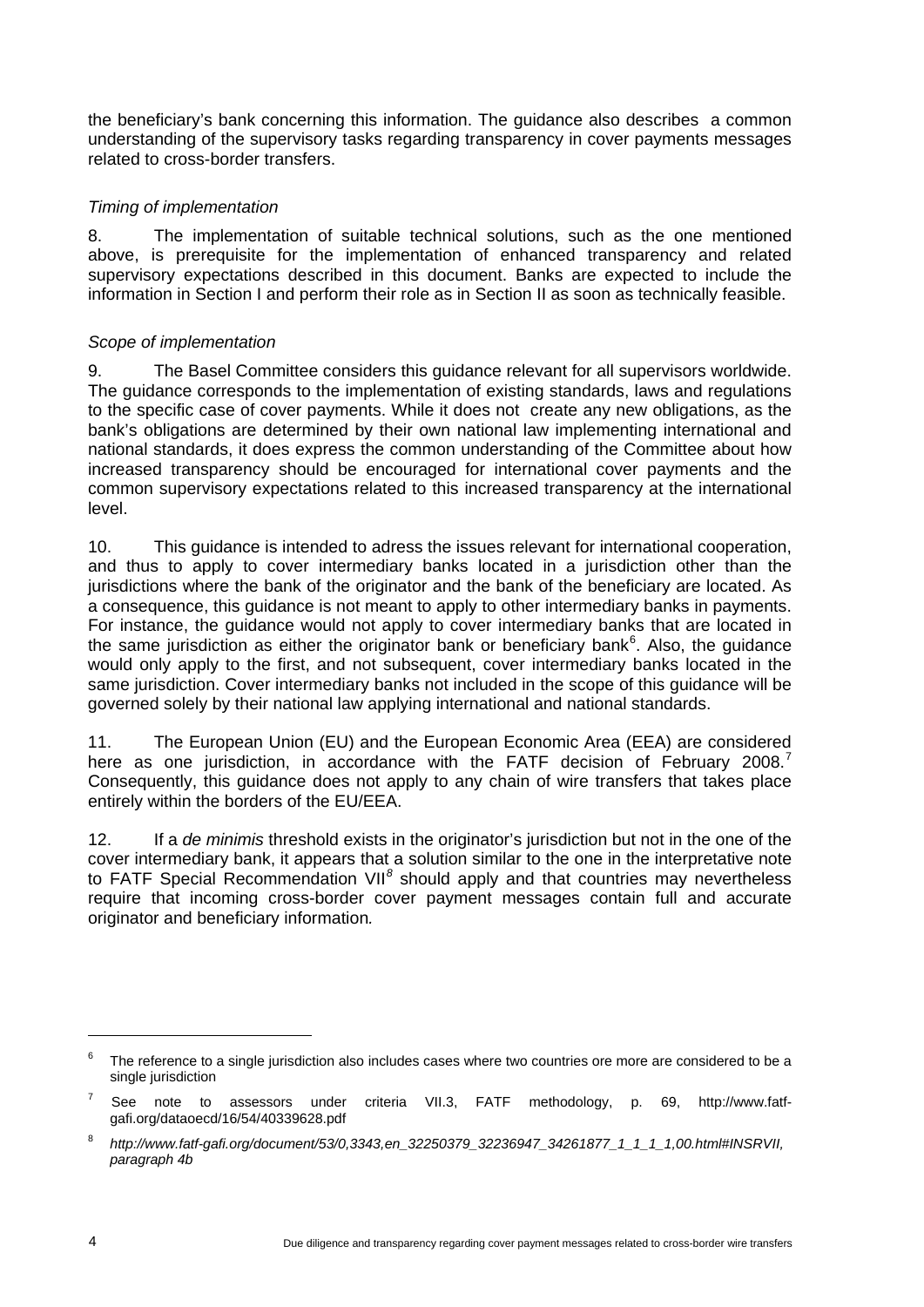## <span id="page-10-0"></span>**I. Information flows**

1

13. The information about the originator that must accompany international wire transfers has been defined in general terms by the FATF. The issue of cover payments is not directly dealt with in the FATF standards, and this paper, among other things, clarifies supervisory expectations about which information must be made available to cover intermediary banks that process cover payments after the adoption of the new messaging standards allowing enhanced transparency. Insofar this document is meant to be consistent with the FATF recommendation on wire transfers and its interpretative note.

14. The FATF states in Special Recommendation (SR) VII that "Countries should take measures to require financial institutions, including money remitters, to include accurate and meaningful originator information (name, address and account number $9$ ) on funds transfers and related messages that are sent, and the information should remain with the transfer or related message through the payment chain." The FATF Interpretative Note also specifies that financial institutions processing an intermediary element of chains of wire transfers must ensure that all originator information that accompanies a wire transfer is retained with the transfer. This standard is intended "to ensure that basic information on the originator of wire transfers is immediately available [to public authorities and] to beneficiary financial institutions to facilitate the identification and reporting of suspicious transactions".

15. The Basel Committee considers that information on originators and beneficiaries should be included in all messages sent to cover intermediary banks processing crossborder wire transfers related to specific customer transactions to ensure enhanced transparency for all banks participating in the operation and full compliance with all applicable standards. As noted in the introduction, this requires the prior implementation of suitable technical standards for cover payment messages.

### **II. The roles of banks processing cross-border wire transfers**

16. The purpose of this section is to set out supervisory expectations concerning the respective roles of the originator's bank, the cover intermediary banks and the beneficiary's bank in processing a cross-border cover payment for a wire transfer. Originating banks should ensure that appropriate information accompanies wire transfers while others in the payment chain are required to monitor the payment they process based on this information.

17. The Basel Committee encourages all banks to apply high transparency standards, in full compliance with applicable national laws and regulations, in the context of cover payments initiated to settle a customer transaction. In particular:

<span id="page-10-1"></span><sup>9</sup> The FATF interpretative note specifies that "Information accompanying qualifying cross-border wire transfers must always contain the name of the originator and where an account exists, the number of that account. In the absence of an account, a unique reference number must be included. Information accompanying qualifying wire transfers should also contain the address of the originator. However, countries may permit financial institutions to substitute the address with a national identity number, customer identification number, or date and place of birth." Countries "may adopt a de minimus threshold (no higher than USD or EUR 1,000). For cross-border transfers below this threshold: (i) Countries are not obligated to require ordering financial institutions to identify, verify record, or transmit originator information. (ii) Countries may nevertheless require that incoming cross-border wire transfers contain full and accurate originator information."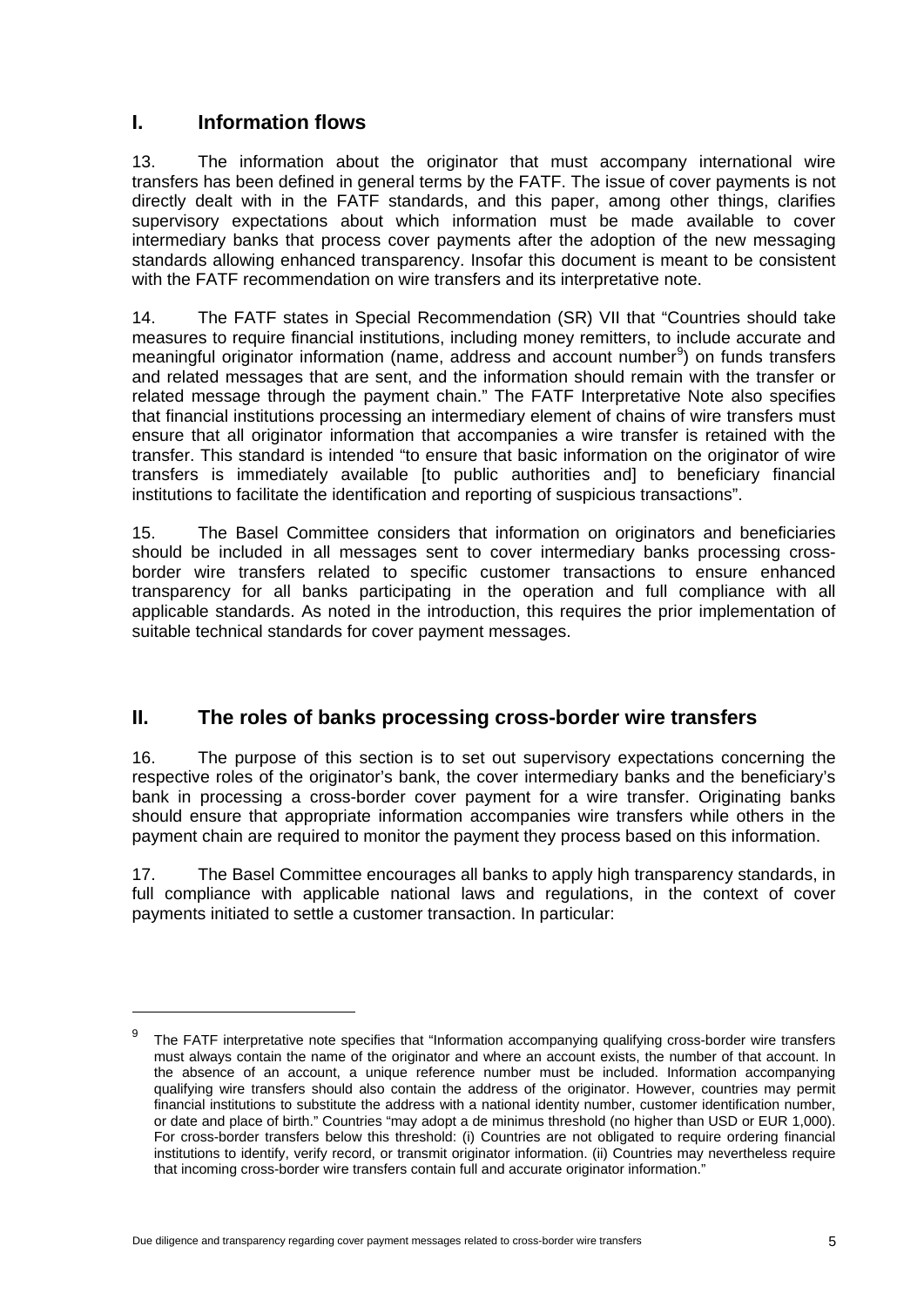- <span id="page-11-0"></span>• Appropriate information should be included in payment messages as described in this document. Financial institutions should not omit, delete or alter information in payment messages, for the purpose of avoiding detection of that information by any other financial institution in the payment process.
- Financial institutions should not use any particular payment message for the purpose of avoiding detection of information by any other financial institution in the payment process.
- Subject to all applicable laws, financial institutions should cooperate as fully as practicable with other financial institutions in the payment process when requested to provide information about the parties involved.
- Financial institutions should take into account in their correspondent bank relationship the transparency practices of their correspondents.

18. Concerning information flows, it is the responsibility of the originator's bank to ensure that complete information is included for each wire transfer. However, the beneficiary and cover intermediary banks also have their roles to play in ensuring appropriate flows of information.

[1](#page-11-1)9. Monitoring of customers is an essential aspect of effective AML/CFT procedures.<sup>10</sup> However, effective monitoring for AML/CFT purposes requires an understanding by banks of normal and reasonable account activity of their customers so that they have a means of identifying transactions which fall outside the regular pattern of an account's activity. This has an impact on monitoring responsibilities which are not the same for the banks that have direct information on their non bank customers and for the cover intermediary banks that only manage a commercial relationship with other banks for the purpose of effecting payments and thus are not expected to be able to conduct such monitoring on the final customers (see infra §21).

#### **A. The responsibility of originators' banks**

20. As expressed in the FATF interpretative note, the ordering (originating) financial institution must ensure that cross-border wire transfer messages contain complete originator information.<sup>[11](#page-11-2)</sup> The ordering financial institution is responsible for the customer due diligence on the originator. It must verify originator information for accuracy and maintain this information in accordance with local regulatory requirements implementing FATF standards.

21. The originator's bank must ensure that the messages it sends to the cover intermediary bank contain originator and beneficiary information. The originator information should be in compliance with local regulatory requirements implementing FATF SR VII and its interpretative note. The information on the beneficiary should at least include its name or an identifier code (such as a Business Entity Identifier<sup>[1](#page-11-3)2</sup>) as well as the other beneficiary information sent directly to the bank of the beneficiary, if any. Banks should be encouraged, where possible, to include other identity information on the beneficiary, where this is necessary to limit the risk of customer assets being incorrectly frozen, blocked or rejected or

<span id="page-11-1"></span><sup>10</sup> Basel Committee on Banking Supervision, *Customer due diligence for banks*, October 2001, paragraph 53.

<span id="page-11-2"></span><sup>&</sup>lt;sup>11</sup> See footnote 8.

<span id="page-11-3"></span><sup>12</sup> An identifier code (such as a Business Entity Identifier) could be used instead of a name, provided it allows the intermediary bank to easily and reliably find the beneficiary's name and allows automated screening against lists of names.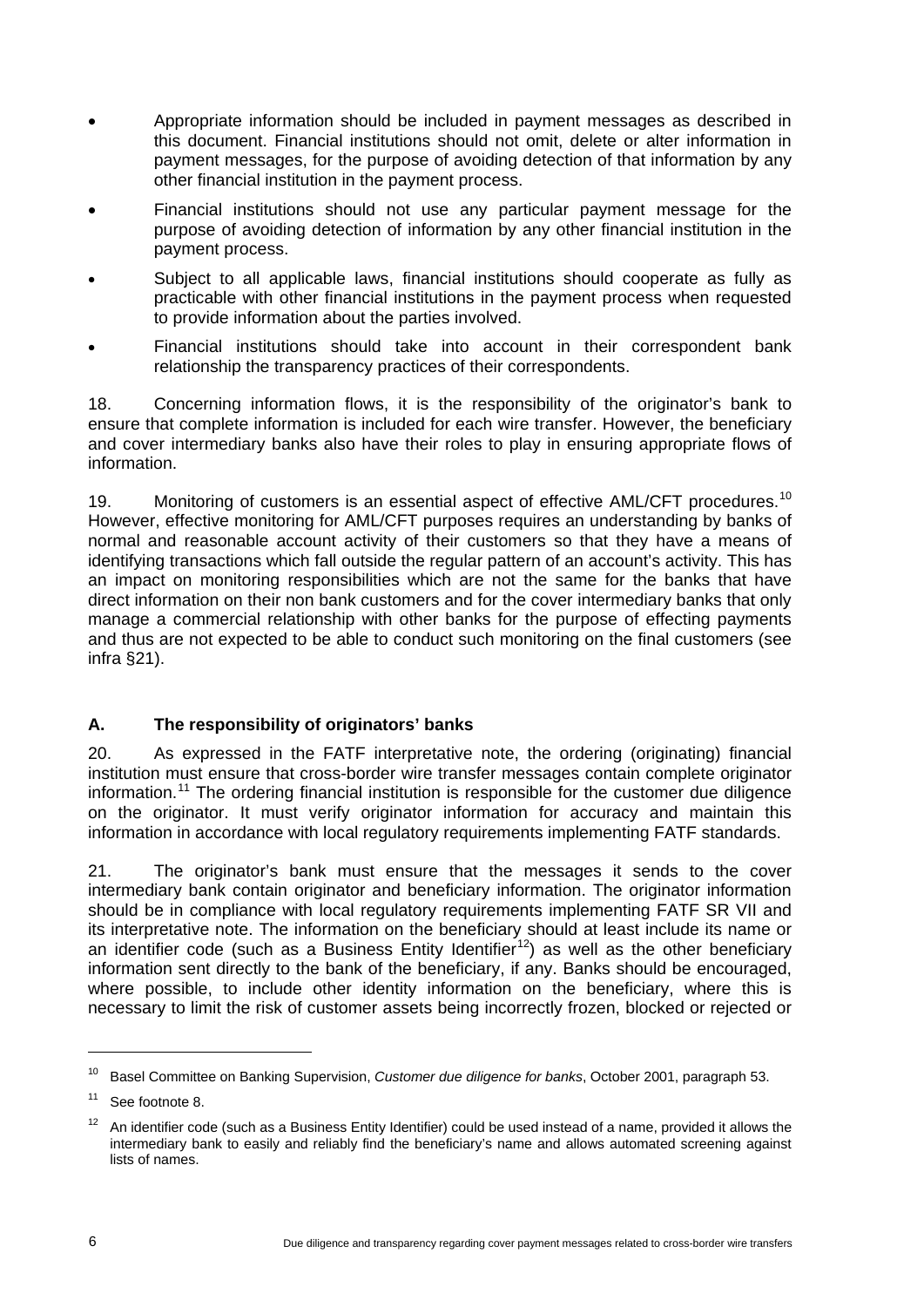<span id="page-12-0"></span>of the cover payment being unduly delayed. The beneficiary information will have been obtained from the originator. The originator's bank policies should address:

- record keeping,
- the verification of originator information,
- the message formats and the circumstances in which the formats should be used,
- the information to include in messages.

22. Under SWIFT standards, the inclusion in the cover payment message (MT202COV) of the originator and beneficiary information contained in the MT 103 will be mandatory. Messages with a mandatory field left blank would be rejected by SWIFT.

23. Consistent with FATF standards and the Basel Committee document *Customer due diligence for banks*, originator banks should include international wire transfers in their ongoing due diligence on the business relationship with the originator and in their scrutiny of transactions undertaken throughout the course of that relationship to ensure that the transactions being conducted are consistent with the institution's knowledge of the customer, its business and risk profile, including, where necessary, the source of funds.<sup>[1](#page-12-1)3</sup> Many jurisdictions will authorise banks to use a risk-based approach which should be regularly audited in order to asses its effectiveness.

#### **B. The responsibility of cover intermediary banks**

24. As mentioned above, under FATF Special Recommendation VII, the primary responsibility of intermediary banks in sequential payments is to "ensure that all originator information that accompanies a wire transfer is retained with the transfer". In addition, FATF Recommendation 7 on Correspondent banking, as well as paragraphs 49 to 52 of the Basel Committee's document *Customer due diligence for banks,* have defined the due diligence that intermediaries should perform concerning banks that are offered correspondent banking services*.* This paper is not intended to alter those principles, but rather to highlight the specific issues related to cross border cover payments through correspondent banks.

#### *1. Monitoring to ensure fields are not left blank*

1

25. As mentioned above, cover payment messages with originator and beneficiary fields left blank would be rejected by SWIFT. In the case where they would be using other systems or processes that do not ensure that originator and beneficiary fields are not left blank, banks acting as intermediaries should:

- have reasonable policies in place to ensure, in real time, that required originator and beneficiary fields of cross border cover payment messages are not blank.
- Where fields are blank, take appropriate measures, in compliance with applicable national law. This could entail, for example, (i) declining to process the transaction; (ii) obtaining the missing information from the originator's bank or the precedent

<span id="page-12-1"></span><sup>&</sup>lt;sup>13</sup> "The degree and nature of monitoring by a financial institution will depend on the size of the financial institution, the AML/CFT risks that the institution has, the monitoring method being utilised (manual, automated or some combination), and the type of activity under scrutiny" FATF, *Guidance on the Risk-Based Approach to Combating Money Laundering and Terrorist Financing*, June 2007, paragraph 3.12.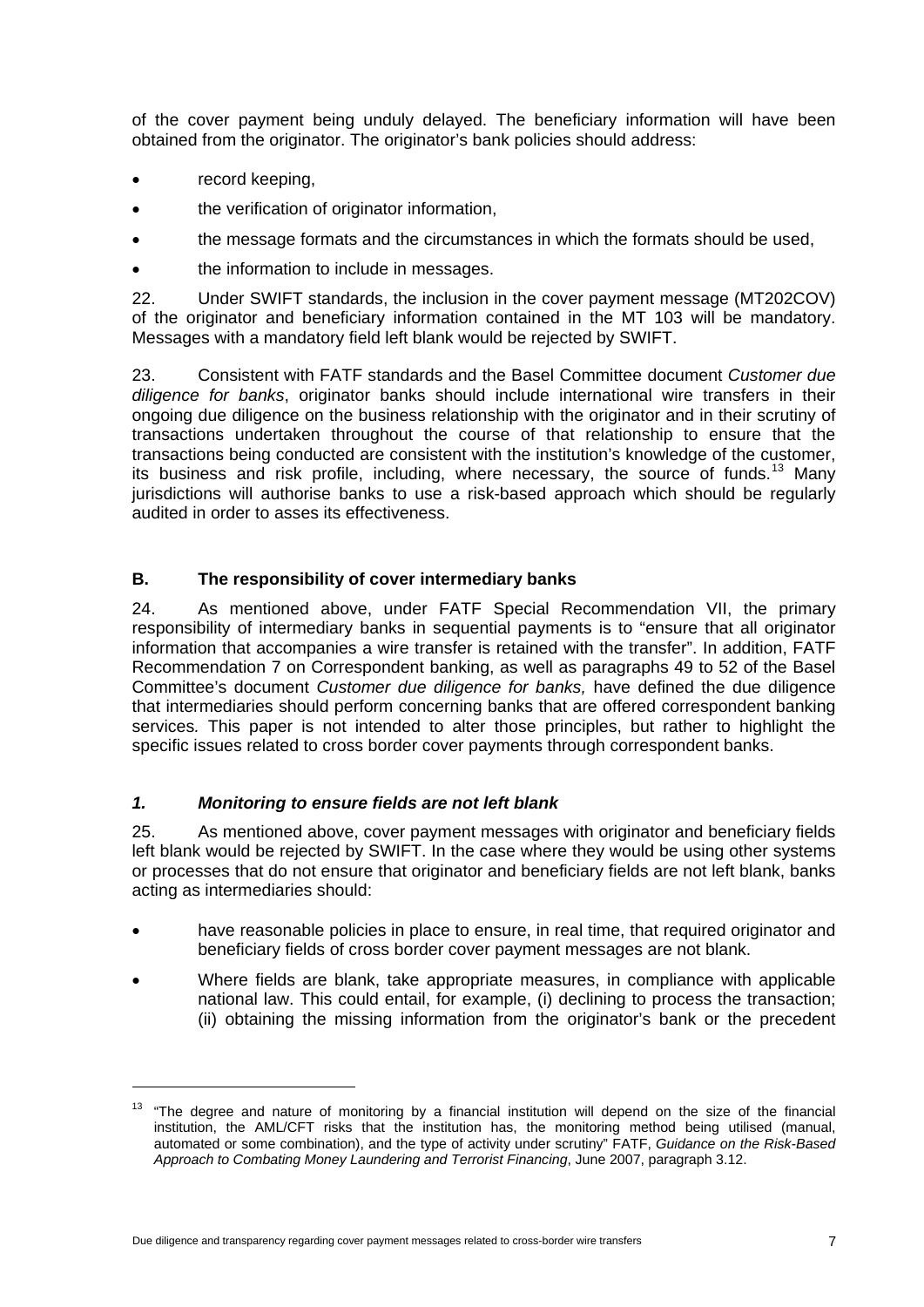intermediary bank;<sup>[14](#page-13-1)</sup> and/or (iii) filing a report of suspicious activity with local authorities.

<span id="page-13-0"></span>• document decisions taken and the reasons for them.

#### *2. Monitoring against lists of names*

26. Unlike intermediaries in sequential payment chains that already have this information, access to originator and beneficiary information will be a new development for cover intermediary banks. Once the technical change will have been implemented, the cover intermediary bank in a cross-border cover payment would, in order to secure compliance with its national law, screen the originator and beneficiary names against the lists of individuals and entities whose assets must be blocked, rejected or frozen, as applicable in its jurisdiction. The requirement to block, reject or freeze cannot be risk-based.<sup>[15](#page-13-2)</sup>

27. Some cover intermediary banks could be in a situation where screening the originator and beneficiary names against the lists of individuals and entities whose assets must be blocked, rejected or frozen, would duplicate screening conducted by the originator bank. This might, for example, be the case where:

- the list applicable to banks is the same in the different jurisdictions involved in the wire transfer.
- the originator and cover intermediary banks belong to the same corporate group, and all group entities use for their screening a unified list defined by head office, in accordance with the Basel Committee's *Consolidated KYC risk management,[1](#page-13-3)6* and this list includes names applicable to all the banking group's locations.<sup>[1](#page-13-4)</sup>
- the originator bank voluntarily screens, in the case of outgoing cross-border transfers, originators and beneficiaries names against lists applicable in the jurisdiction of the cover intermediary bank,<sup>[1](#page-13-5)8</sup> and only proceeds with transfers if no counterparty is listed in the latter jurisdiction. The objective of the originator bank could be for instance to avoid the legal difficulties that could arise where individuals or entities that were not targeted in the originator's or beneficiary's jurisdiction were listed in the intermediary's jurisdiction, and the funds were frozen in the latter.<sup>[17](#page-13-0)</sup>

28. A cover intermediary bank confronted with this or a similar situation may wish to consider relying on its respondent to conduct the required screening. In jurisdictions that allow this kind of reliance, a cover intermediary bank inclined to pursue this option should do so with the understanding that it remains responsible for compliance with domestic law even

<span id="page-13-1"></span><sup>&</sup>lt;sup>14</sup> In cases (i) and (ii), the cover intermediary bank should take reasonable steps to inform the originator's and beneficiary's banks as soon as possible that the cover payment is rejected or delayed.

<span id="page-13-2"></span><sup>15</sup> FATF, *Guidance on the Risk-Based Approach to Combating Money Laundering and Terrorist Financing*, June 2007, paragraph 1.40: "Requirements to freeze assets of identified individuals or entities, in jurisdictions where such requirements exist, are independent of any risk assessment. The requirement to freeze is absolute and cannot be impacted by a risk-based process."

<span id="page-13-3"></span><sup>16</sup> Basel Committee on Banking Supervision, *Consolidated KYC Risk Management*, October 2004, paragraph 19.

<span id="page-13-4"></span><sup>&</sup>lt;sup>17</sup> In this case, the originator's bank should consider, identify, assess and mitigate its legal and compliance risk according to applicable obligations in its national legislation

<span id="page-13-5"></span><sup>&</sup>lt;sup>18</sup> The originator bank might also, for the same reasons, take into account the list applicable in the jurisdiction of the beneficiary. We however focus here on the consequences for the cover intermediary bank of the originator bank's screening.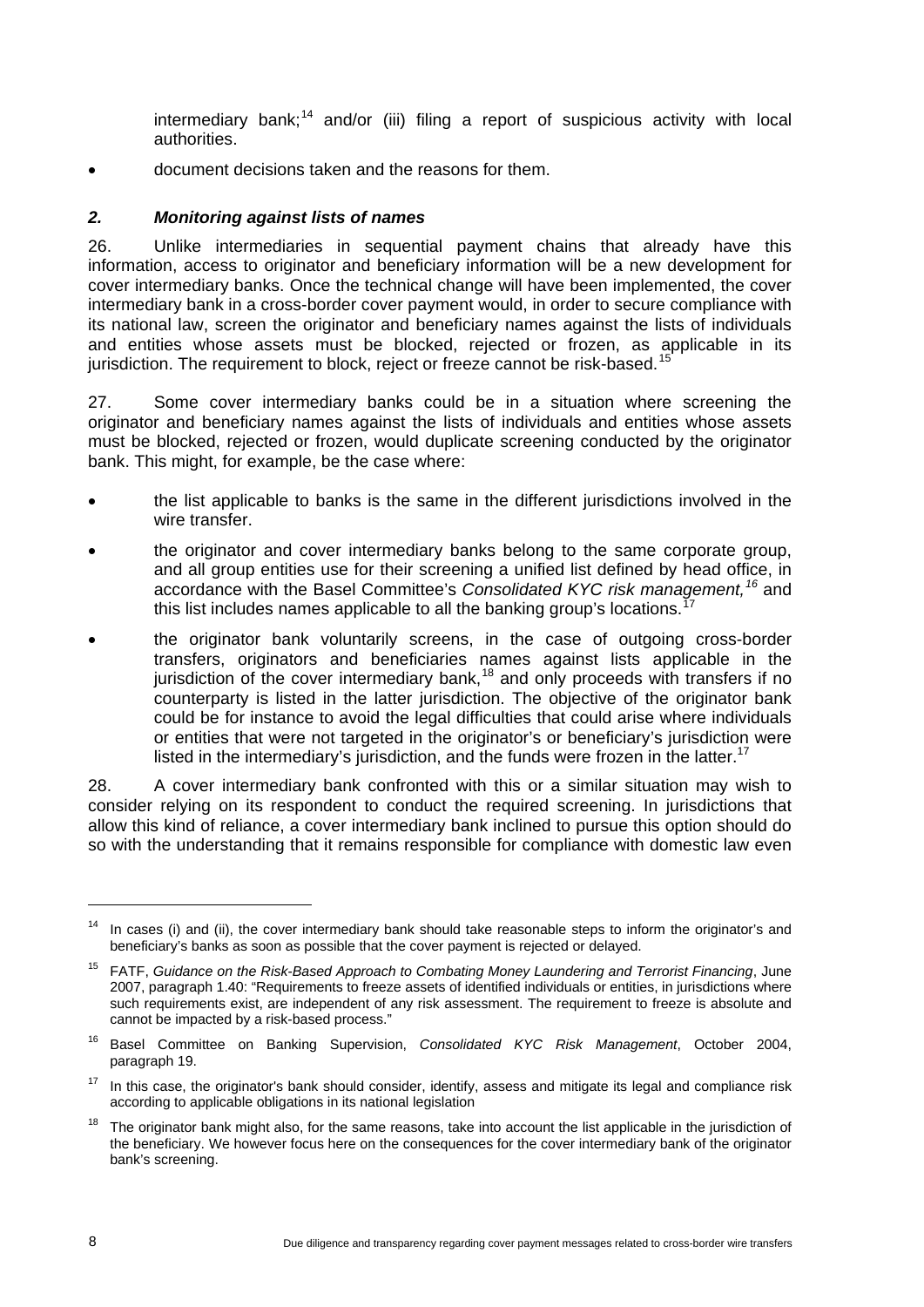<span id="page-14-0"></span>though it has outsourced a screening function. The intermediary's enhanced due diligence described in FATF Recommendation 7 and paragraph 50 of the paper *Customer due diligence for banks* provide useful guidance on steps the cover intermediary bank should consider in determining whether it is appropriate to rely on a respondent for screening. In particular, the respective responsibilities of each institution should be clearly described, and the cover intermediary bank should assess the respondent institution's screening procedures and related controls before entering a correspondent relationship with the respondent and on a periodic basis during such relationship. This could be done for example by conducting, ex post and depending on a risk-based assessment, its own screening on the originator and beneficiary names for a sample of transfers.

#### *3. Monitoring of the correspondent relationship*

29. Cover intermediary banks should monitor their relationships with correspondent banks, in accordance with the principles on correspondent banking.<sup>[1](#page-14-1)9</sup> Such monitoring will allow the cover intermediary bank to assess whether the respondent bank's activity and AML/CFT controls are consistent with those ascertained at the outset of the relationship and as subsequently updated.<sup>[20](#page-14-2)</sup> Here also, many jurisdictions will authorise banks to use a riskbased approach. Under such an approach, and depending on national requirements as well as the institution's risk assessment, the monitoring would likely be conducted subsequent to the transaction, and its frequency and depth would be determined by the results of the risk assessment made by the cover intermediary bank concerning its correspondent banks.

#### *(a) Monitoring for manifestly meaningless or incomplete fields*

30. As a part of the monitoring of correspondent banking relationships and according to their national laws, cover intermediary banks should develop and implement reasonable policies and procedures for monitoring payment message data subsequent to processing and address manifestly meaningless or incomplete fields in payment messages. It is understood that many jurisdictions will allow banks to apply a risk-based approach, and risk factors have been identified by the FATF and the Wolfsberg Group.<sup>[21](#page-14-3)</sup> Where fields are manifestly meaningless or incomplete, responses could include, for example, (i) contacting the originator's bank or precedent cover intermediary bank in order to clarify or complete the information received in the required fields; (ii) considering (in the case of repeated incidents involving the same correspondent or in the case where a correspondent declines to provide additional information) whether or not the relationship with the correspondent or the precedent cover intermediary bank should be restricted or terminated; banks should report such situations to their supervisor; and/or (iii) filing a report of suspicious activity with the local authorities, when the situation satisfies the local definition of reporting requirements. The reasons for decisions taken should be documented.

<span id="page-14-1"></span><sup>19</sup> Basel Committee on Banking Supervision, *Customer due diligence for banks*, October 2001, paragraphs 49 to 52.

<span id="page-14-2"></span><sup>&</sup>lt;sup>20</sup> FATF Recommendation 5 requires that due diligence be conducted on existing relationships at appropriate times. The Interpretative Note refers to the Basel Committee's *Customer due diligence for banks*, October 2001 (see paragraph 24).

<span id="page-14-3"></span><sup>21</sup> See FATF, *Guidance on the Risk-Based Approach to Combating Money Laundering and Terrorist Financing*, June 2007, in particular paragraph 1.43 and 3.20, and The Wolfsberg Group, *The Wolfsberg Anti-Money Laundering Principles for Correspondent Banking,* 21 October 2002, www.wolfsberg-principles.com. Banks should focus on the factors that are relevant when assessing the risk of manifestly meaningless or incomplete transfers being sent*.*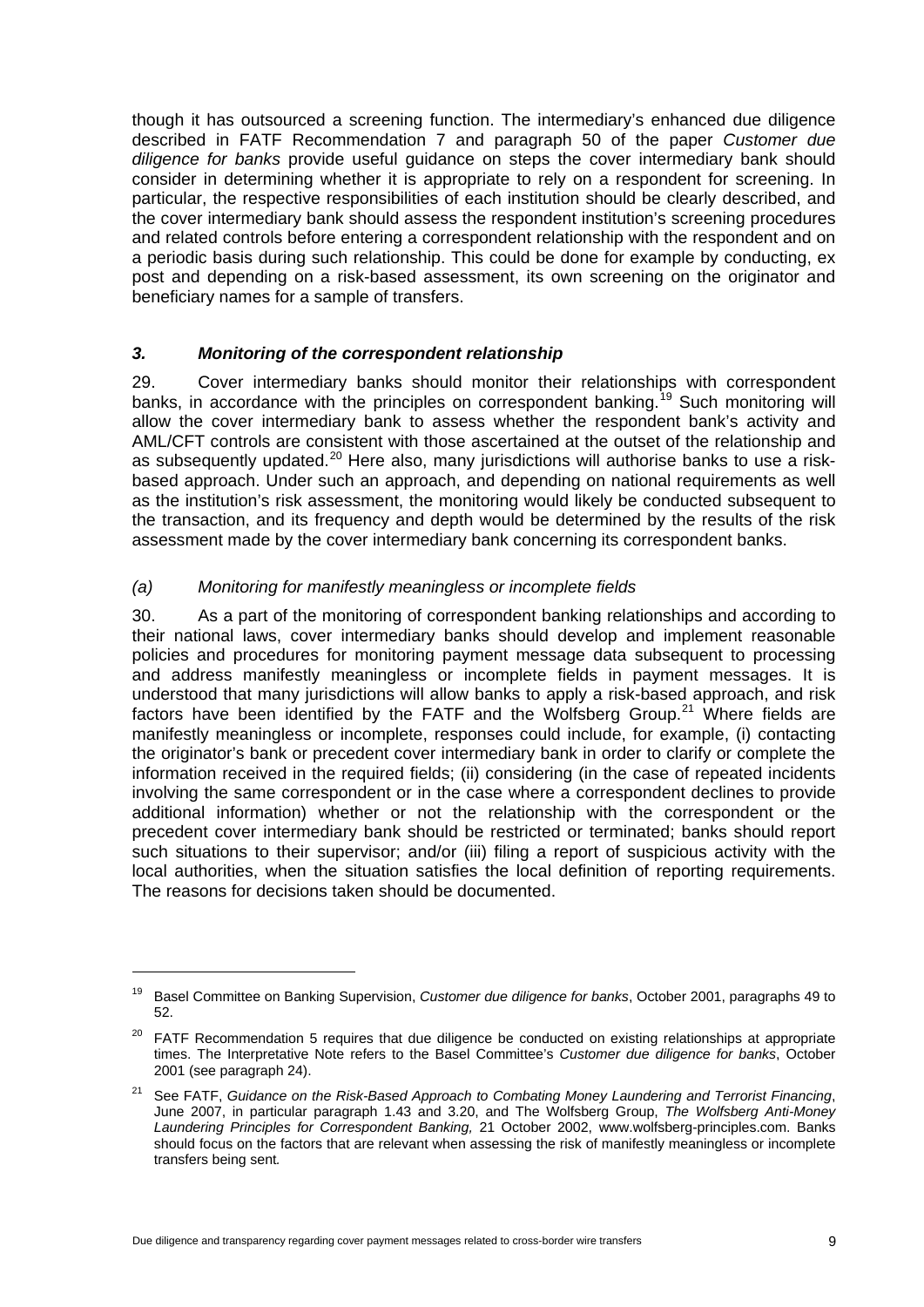#### <span id="page-15-0"></span>*(b) Monitoring for suspicious activities*

31. As neither the originator nor the beneficiary are the cover intermediary bank's customers, the cover intermediary bank is usually not in a position to understand the purpose of such transactions, nor conduct CDD on these persons. Consequently, the cover intermediary bank is unlikely to be in a position to determine whether the transaction represented by the cover payment is suspicious, based on an understanding of the activities of the originator and beneficiary. It is, however, possible for intermediaries to monitor transactions that they process to identify patterns of activity that may be suspicious, to report suspicious activities in such cases in accordance with their national law or local regulatory requirements implementing international standards, and, where such patterns or activities are associated with a particular correspondent bank, to review the relationship with the correspondent. Monitoring cover payments should not be understood as stretching or adding new obligations to existing Basel Committee and FATF standards for these intermediaries but only as being another case where pre-existing obligations apply.

#### **C. The responsibility of beneficiaries' banks**

32. The bank of the beneficiary must identify the beneficiary, and verify its identity, in accordance with the standards governing customer due diligence.<sup>[22](#page-15-1)</sup> The beneficiary's bank is also responsible for monitoring the activities of its customer, the beneficiary. Under the interpretative note to FATF SR VII, beneficiary's financial institutions should have effective risk-based procedures in place to identify wire transfers lacking complete originator information.

33. Consistent with the interpretative note to SR VII, transparency problems may be considered as a factor in assessing whether a wire transfer or related transactions are suspicious and, as appropriate, whether they are thus required to be reported to the financial intelligence unit or other competent authorities. In some cases, the beneficiary financial institution should consider restricting or even terminating its business relationship with financial institutions that fail to meet transparency standards. The reason for the decision taken should be documented.

#### **D. Customer information and data protection issues**

34. The transmission of customer data to third parties to execute a transaction, which is not unique to cover payments, should not raise specific data protection concerns. In any event, banks should comply with data protection laws and regulation. They should take the steps necessary with a view to ensuring that the information they receive and process is used only for the purposes permitted by national law and international standards and that adequate information is given to the customer. In particular any breach of confidentiality or any commercial use of this information should be precluded. Banks should commit to ensuring an adequate treatment of the information given and preclude its use for illegitimate purposes by themselves or any third party.

<span id="page-15-1"></span> $22$  As stated in the interpretative note to FATF Recommendation 5: "The CDD measures set out in Recommendation 5 do not imply that financial institutions have to repeatedly identify and verify the identity of each customer every time that a customer conducts a transaction. An institution is entitled to rely on the identification and verification steps that it has already undertaken unless it has doubts about the veracity of that information." Examples of situations that might lead an institution to have such doubts are given.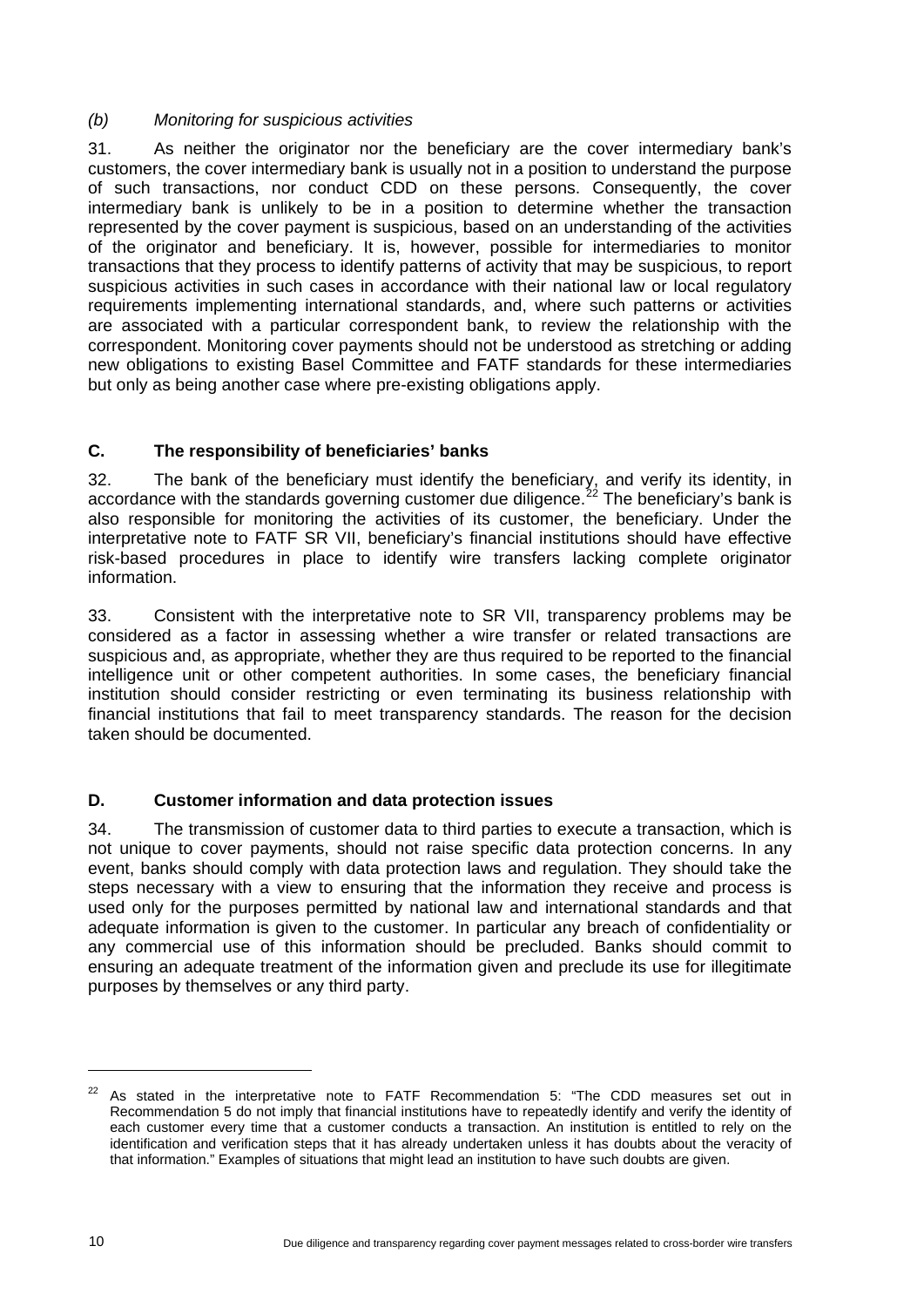#### <span id="page-16-0"></span>**E. Other issues**

35. Consistent with the principles expressed by the Basel Committee in the document *Customer due diligence for banks*, the due diligence described in the previous sections should be taken into account in all relevant procedures, systems and controls, be part of the training of the relevant staff, and should be included in the scope of the bank's internal audit and compliance function.

36. In addition, unless adherence by their correspondents to appropriate transparency standards results from the participation in a messaging system, from local requirements or other equivalent mechanisms, banks should review their contractual documentation related to correspondent banking in order to ensure compliance with transparency standards and only enter into contractual relationships with banks adhering to transparency standards referenced to in paragraph 12.

# **III. The role of supervisors**

37. As stated in the document *Customer due diligence for banks,[2](#page-16-1)3* "supervisors have a responsibility to monitor that banks are applying sound KYC procedures and are sustaining ethical and professional standards, on a continuous basis". In particular, supervisors must be satisfied that banks develop and implement appropriate policies, procedures and processes in their respective capacities as originator banks, intermediary banks in the cover payments chain, and beneficiary banks.

38. Supervisors may take several steps to assess their supervised institutions risk management practices with respect to cover payments. Supervisors should carefully review the risk management practices relating to those operations. Examples of steps that a supervisor may take to evaluate the risk management practices of a financial institution include:

- reviewing whether the institution has a current risk assessment that covers the payments activities, taking all relevant factors into account, including the correspondent relationships involved in the operations, the overall volume and jurisdictions of funds transfers and the role of the institution in funds transfers;
- determining whether the institution has implemented the transparency standards and maintains systems for consistent adherence to the transparency standards to ensure, for example, that banks do not use abbreviated message formats, such as interbank cover payments, to avoid scrutiny of originator and beneficiary information by correspondent intermediaries; supervisors should also be satisfied that originator banks include complete customer information in all cross-border wire transfers;
- evaluating whether the institution has processes for conducting adequate due diligence on correspondent banks that are also involved in cross-border clearing of cover payment transactions;
- reviewing the institution's processes in place for compliance with its national laws relating to transactions that must be blocked, rejected or frozen; and

<span id="page-16-1"></span><sup>23</sup> Basel Committee on Banking Supervision, *Customer due diligence for banks*, October 2001, paragraph 61.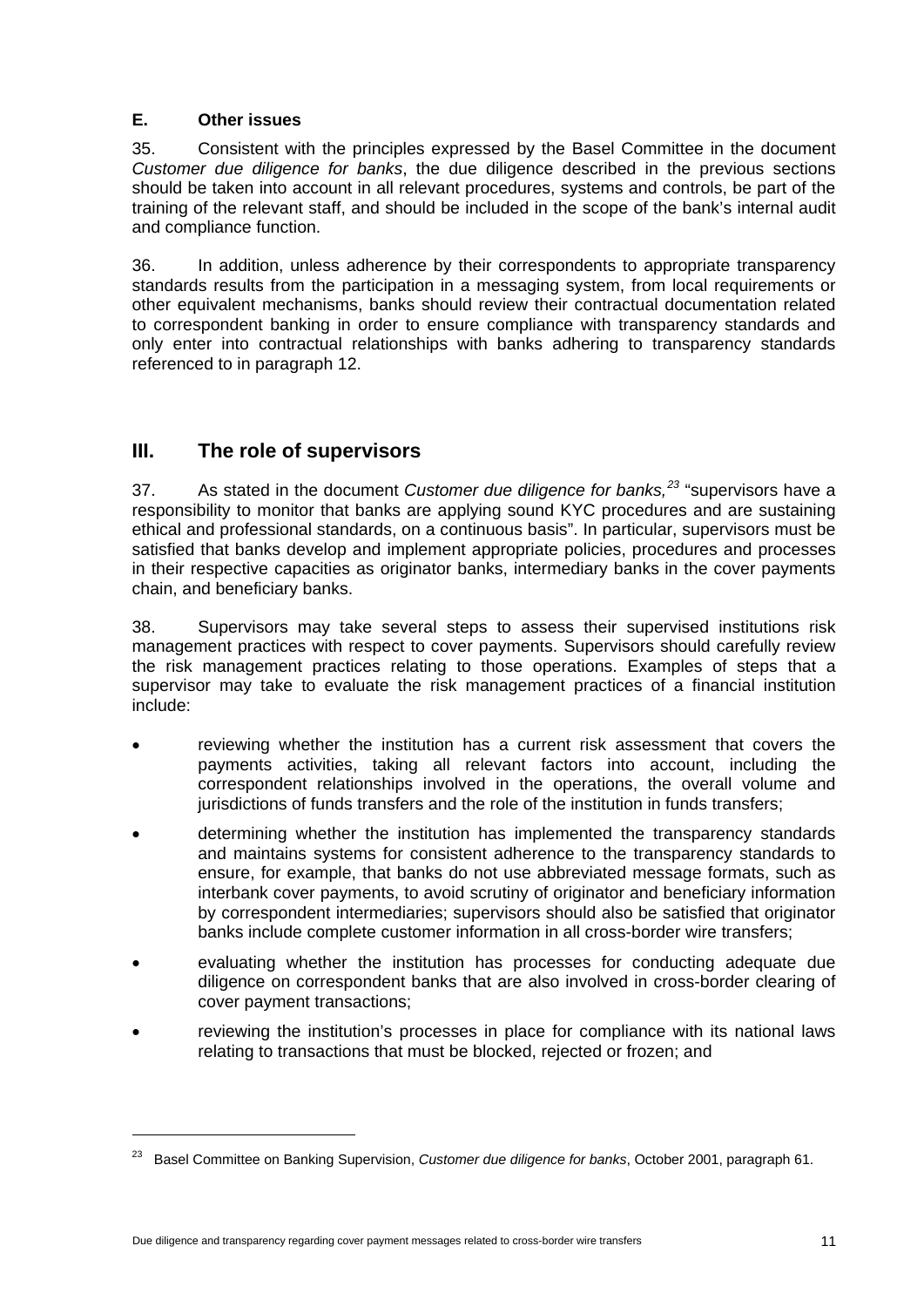• reviewing the institution's processes in place for compliance with applicable requirements for: inclusion of data on payment orders and maintenance of data for review; monitoring, reviewing, and reporting suspicious activity; and documentation of determinations made with respect to transactions and accounts.

39. Supervisors should be satisfied that appropriate internal controls are in place to monitor wire transfer activity, that these controls are effective, and that banks are in compliance with supervisory and regulatory guidance. As in other areas, the supervisory process would usually include not only a review of policies, procedures and processes but also the sampling of some transactions. The frequency and depth of any such supervisory reviews should match the level of risk. Supervisors should, when warranted, use their supervisory powers to ensure appropriate transparency practices are used.

40. When, in the course of their supervisory work or following reports from banks, supervisors become aware of significant failures to comply with transparency standards by banks in other jurisdictions, they should inform the relevant supervisor. Persistent difficulties should be brought to the attention of appropriate authorities.